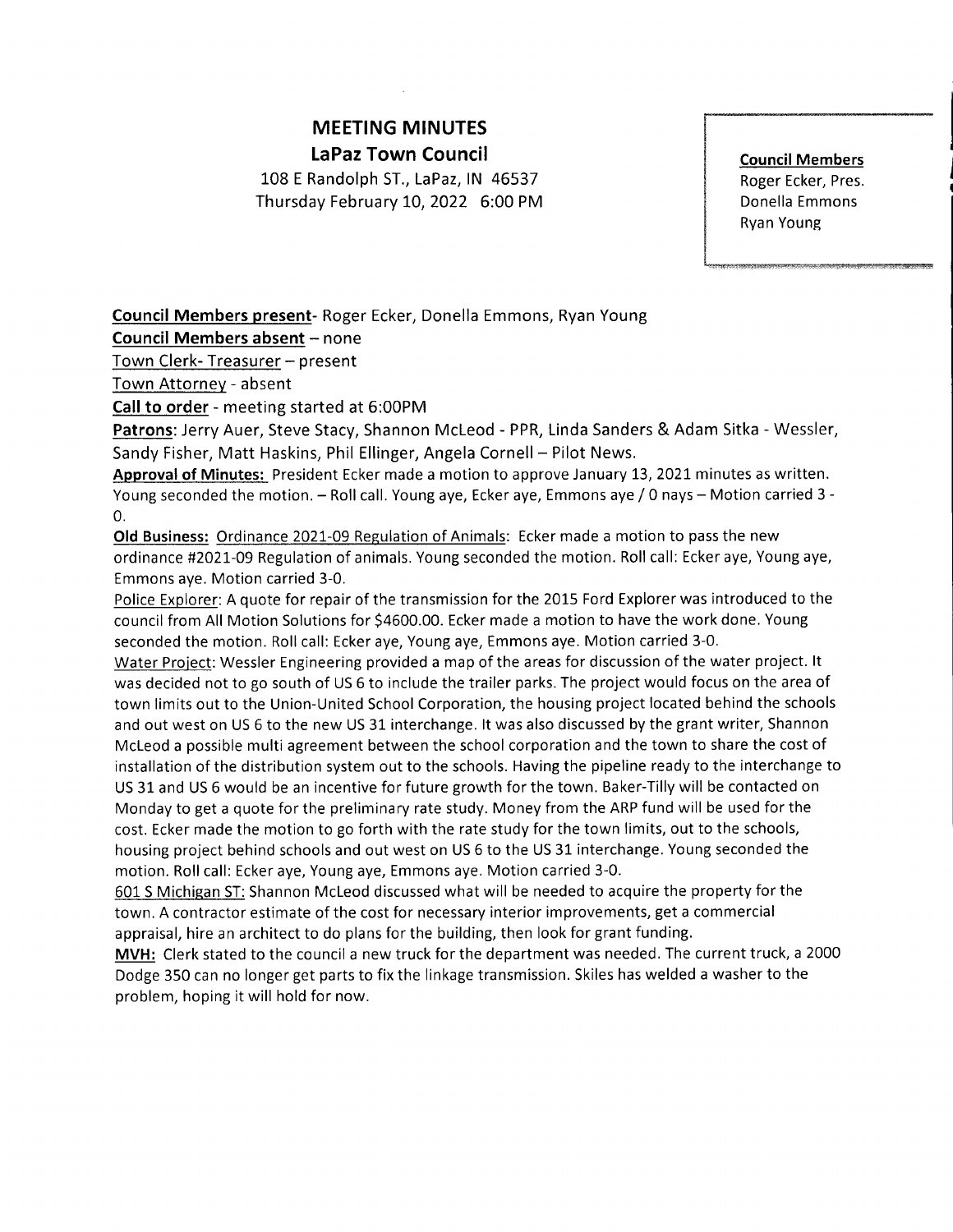#### Page 2 minutes continued:

SEWER DEPT: Clerk informed Council an error was made in past with billing of property located at 2100 S Michigan Street. The sewer hookup was disconnected by the owner May 6, 2016. The house was demolished; all services were disconnected and inspected by Jerry Auer. This information was not input into the utility billing system by the former clerk-treasurer. The property owner had been paying the usual bill since then, he thought he had to pay since it was a town wide utility service.

It was only discovered by the present clerk-treasurer, Lorraine Dove when the property had been sold January 25,2022. Clerk question the council as to whether the town should refund the former property owner, Richard Gadson for the payment of utilities. After discussion, the council said since Mr. Gadson had not formally informed the clerk at of the demolition the town did not have to refund Mr. Gadson. lt was then brought up my Matt Haskins that the fire department has been paying the sewer debt service on the vacant lot where the former community building was located. He asked the council if the town would waive the debt fee for the fire department. Since COVID the funds have been low. Council discussed, they thought this debt service was being paid by the trustee, not the fire department itself. Ecker made a motion to not refund Mr. Gadson his former payments, but to end the debt fee on the property located at 2100 S Michigan St., refund the \$172.77 paid by S&B Storage Company (new owners of the 2100 S Michigan ST) that paid for non-existing services and waive the debt fee for the community building lot property. Young seconded the motion. Roll call: Ecker aye, Young aye, Emmons aye. Motion carried 3-0.

New Business: Assets: Clerk asked the council permission to hire Larry Tipton to update the assets for the town. She looked into adding the Key- Asset Program to the current software system at a cost of 52605.00. Mr. Tipton would update his work from last year for \$200.00. lt was approved. CD Renewal: The town's CD is to mature on February 12<sup>th</sup>. The Clerk asked the council if they wanted it renewed or deposited into the fund account. Current rate of interest is 1.000%. lf renewed it would mature in 2026. After discussion of rates of interest, Ecker made a motion to not renew the CD at this time. Young seconded the motion. Roll call: Ecker aye, Young aye, Emmons aye. Motion carried 3-0. Police Body Cam grant: Currently the department has one body camera. It was discussed since the town is going to hire a full time officer the town would apply for the grant. Clerk noted Marshall County is going to a new CAD system so there will be new license agreement and software. Ecker made a motion to have PPR apply for the COPS Body Camera Grant. Young seconded the motion. Roll call: Ecker aye, Young aye, Emmons aye. Motion carried 3-0.

## Patron Comments: none

## ATTONEY UPDATE: none / on vacation

Clerk Update: Clerk office will be closed March 13<sup>th</sup>- March 17<sup>th</sup>. Clerk will be attending ILMCT Conference in Muncie. Mr. Jaskarndeet Signh donated \$9.53 to Christmas light fund.

Financials: Clerk asked the council to approve a transfer of funds. Resolution #2022-Ot / Appropriation Transfer Resolution. Transferring S7000.00 from MVH Repair & Maintenance to MVH Salaries. Transferring S4O0O.0O from CCD-Park Splash Pad to CCD Professional. Ecker made the motion to approve Resolution 2022-01. Young seconded the motion. Roll call: Ecker aye, Young aye, Emmons aye. Motion carried 3-0.

Ecker made a motion to approve APV'S from January  $14^{\text{th}}$  - February 10, 2022 / APV # 3476 - 3518. young seconded the motion. Roll call: Ecker aye, Young aye, Emmons aye. Motion carried 3-0.